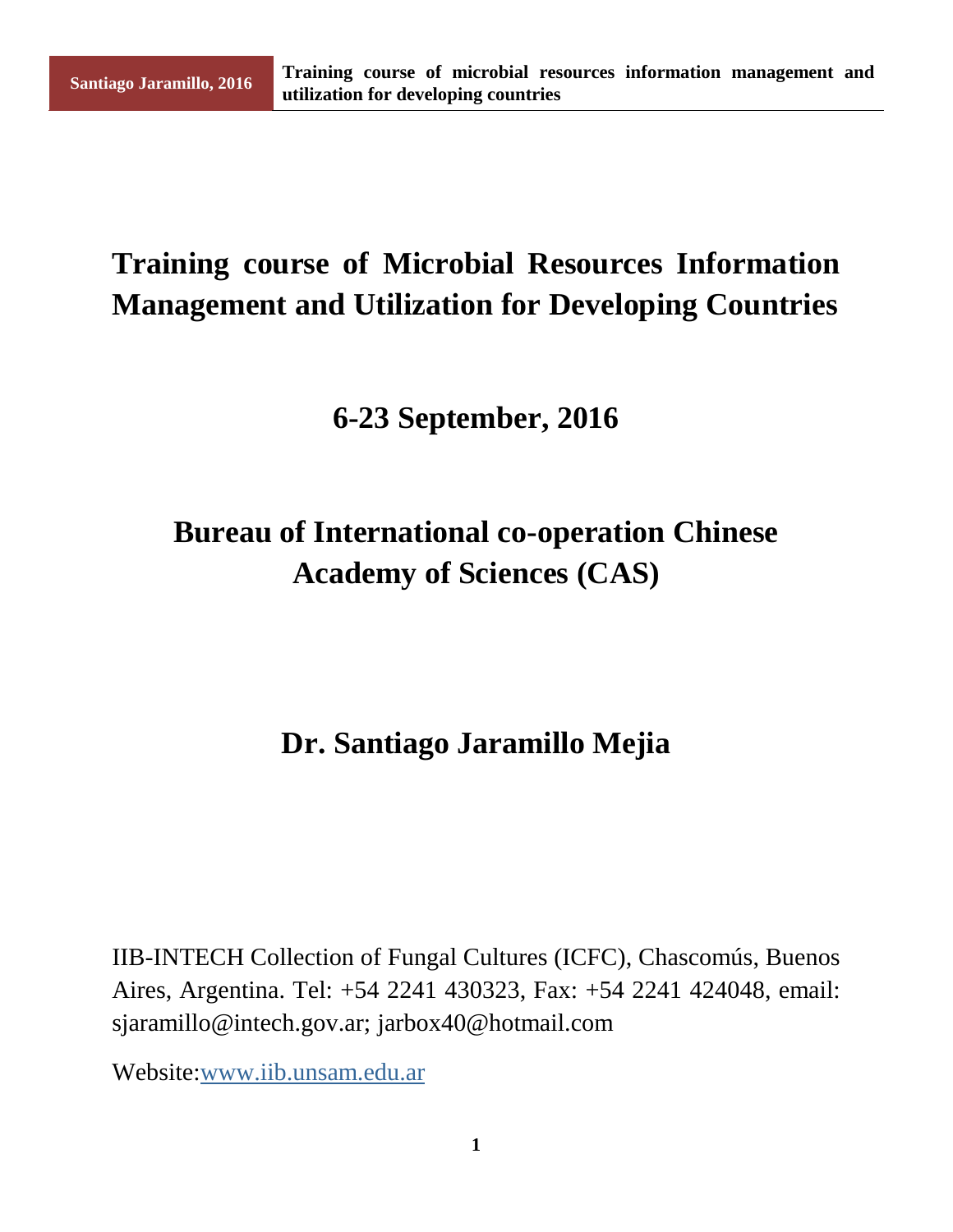#### **Content**

| No. | <b>Subject</b>                                        | <b>Page Number</b> |
|-----|-------------------------------------------------------|--------------------|
|     | <b>Personal Information</b>                           |                    |
|     | Abstract                                              |                    |
|     | Keywords                                              |                    |
|     | 1. Brief introduction of the culture collection       |                    |
|     | 2. Benefit from the training course                   |                    |
| 6   | 3. Suggestion on WDCM work                            |                    |
|     | 4. Comments or suggestion on the training course      |                    |
| 8   | 5. Suggestion on further cooperation between WDCM and |                    |
|     | your collections                                      |                    |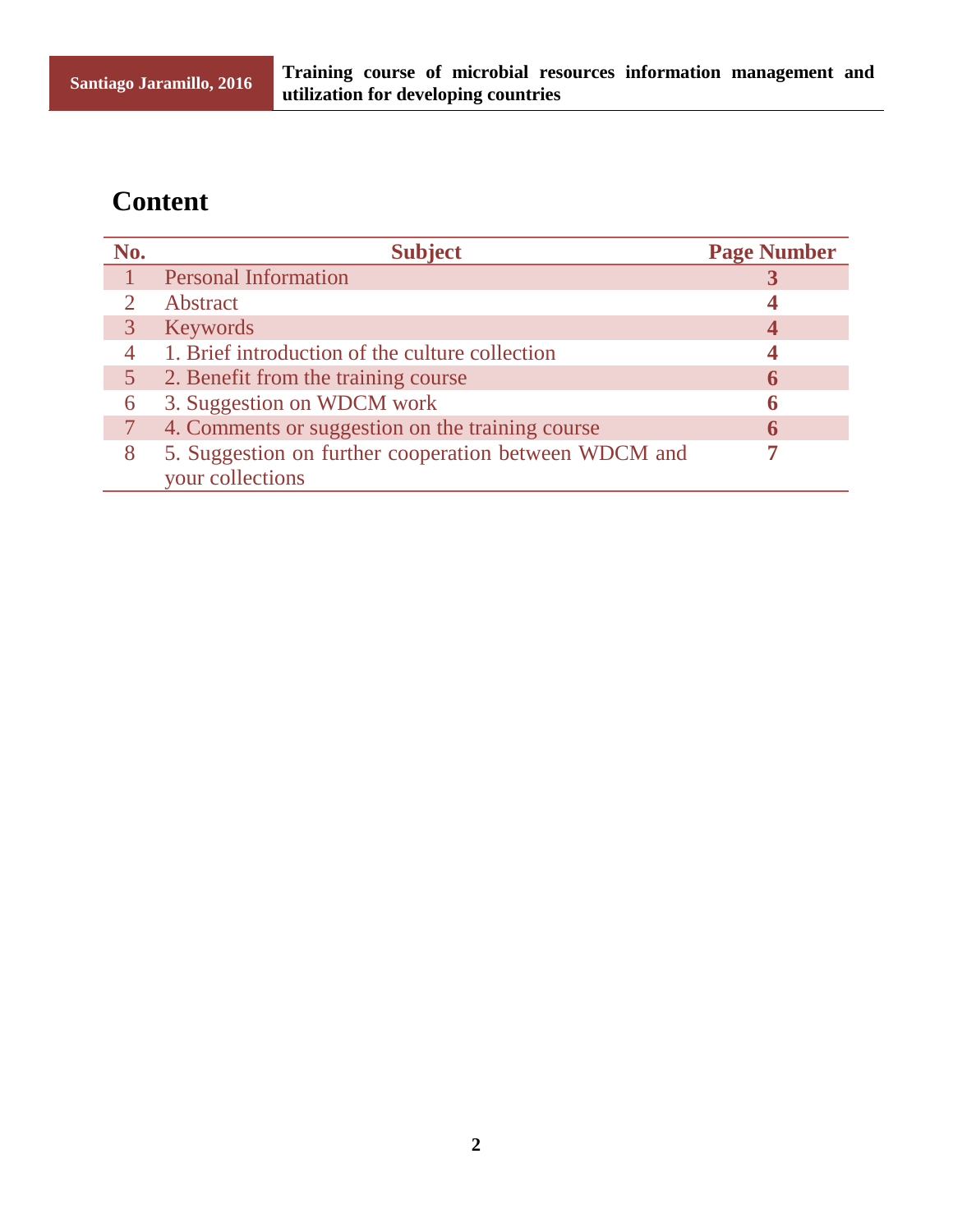### **Personal Information**

I am Santiago Jaramillo Mejia. I am an engineer agronomist (2007) of University of Applied and Environmental Sciences, U.D.C.A. (Bogotá, COLOMBIA) and Ph.D (2014) in Molecular Biology and Biotechnology, National University of San Mart n, UNSAM. San Mart n, state of Buenos Aires, ARGENTINA. Did my Ph.D in "Standards officer and development of technologies of low cost for the production of edible mushrooms of the genus *Pleurotus*". I have experience in the production of species of this genus and other genus like *Lentinula edodes*, *Agrosive aegerita*, *Ganoderma lucidum* among others. Also helped in the development of SPAWN for the production of edible mushrooms, this service belongs to the laboratory of mycology and mushrooms cultivation of the IIB-INTECH.

At the university I am responsible for teaching courses such as: cultivation of mushrooms (species of the genus *Pleurotus*) and I collaborate with the Organization of the national workshop for mushroom growers since 2009.

I am the curator of IIB-INTECH Collection of Fungal Cultures (ICFC) since March 2016.

IIB-INTECH Collection of Fungal Cultures (ICFC), Chascomús, Buenos Aires, Argentina.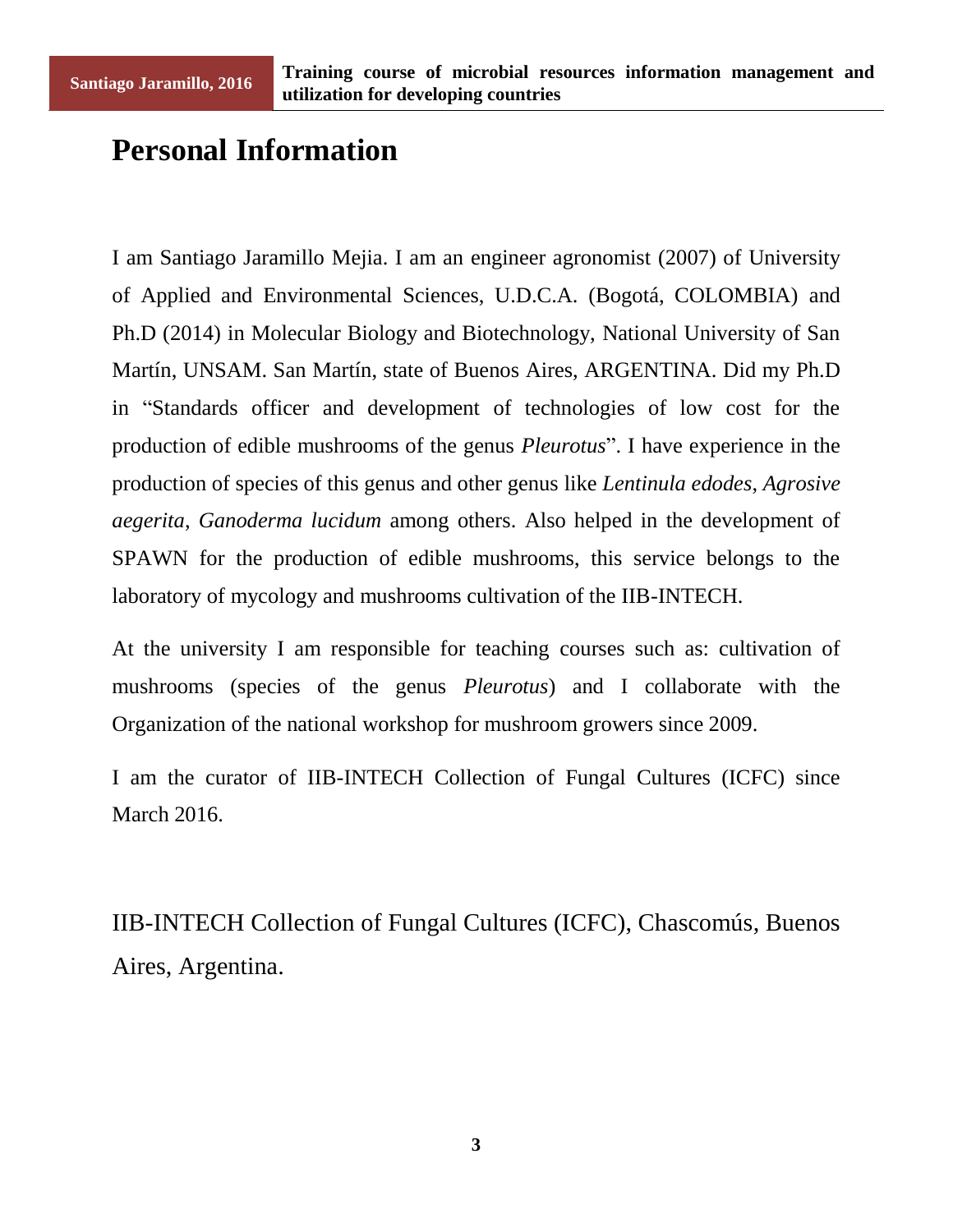#### **Abstract**

A total of fifteen participants from 11 countries (Argentine, Brazil, Bulgaria, China, Fiji, Greece, India, Iran, Romania, Russia, and Thailand) participated in the training course of microbial resources information management and utilization for developing country hosted by WFCC-MIRCEN world data centre for microorganisms (WDCM), Institute of Microbiology, Chinese Academy of Science (IMCAS). The objective of this training was to train participants on the following topics; 1) Basic knowledge and practice on the collection and identification of microbial resources; 2) Function introduction and data application example of Global Catalogue of Microorganism; 3) Introduction and operation of the microbial resource data management system; 4) Bioinformatics knowledge and tools; and 5) Development database platform among the collections. Participants from the collections have expertise in different area of microbial which will be helpful for our collection to improve our laboratory protocols.

**Keywords:** Culture Collection, Database, GCM, Microorganism.

#### **1.Brief introduction of the culture collection**

Motivated by the need of having a culture collection to store the biological material of Fungi specifically the edible mushrooms native to others countries for research and development in the country. Professor Edgardo Alberto is the founder of our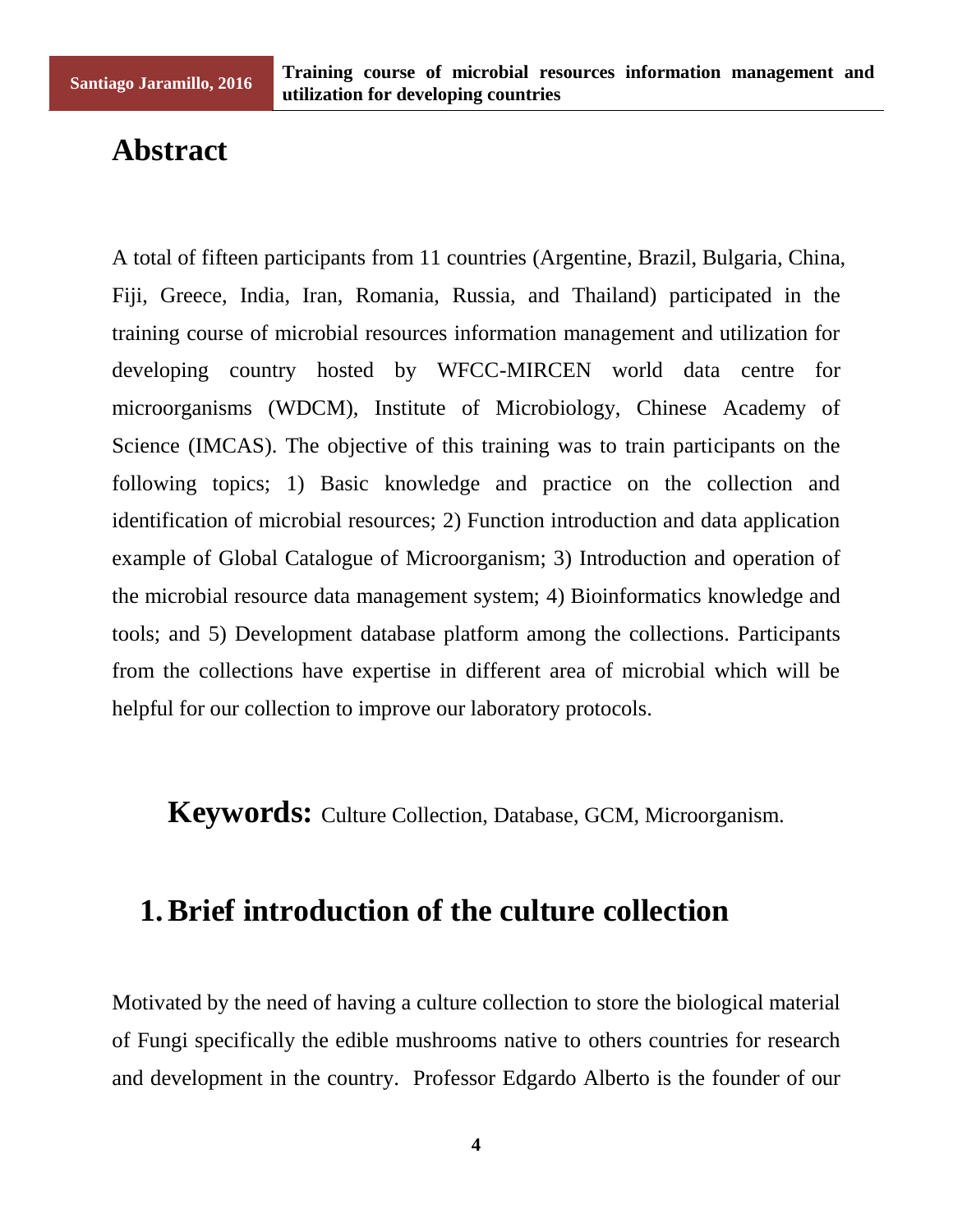Culture Collection and it was established in 1998. The collection is located in the laboratory of Mycology and Mushrooms Cultivation laboratory belonging to IIB-INTECH (Institute of Biotechnological Researchers - Technological Institute of Chascomús) Buenos Aires, Argentina.

In 2002 the collection was registered with World Federation for Culture Collections (WFCC) with the name of IIB-INTECH Collection of Fungal Culture, acronym (ICFC) with registered number 823.

Our culture collections have 842 strains constitute 80 different genera, among which most predominant is *Pleurotus* with 197 strains followed by the genus *Agaricus* with 168 strains and *Agrosive* with 117 strains. These three genera make up 75% of the collection and the remaining 25% is composed mainly of the genera *Trichoderma* with 57 strains, *Gymnopillus* with 33 strains, *Lentinula* with 22, *Polyporus* with 22, *Lentinus* with 17 strains while *Flamulina* constitutes 8 strains.

The majority of strains were isolated from different ecosystems of Argentina and few of the strains are originated from other countries. Our culture collection also provides spawn of different species of edible mushrooms for commercial purposes. We at ICFC also prepare spawn of fungi to use in the fermentation of food.

#### **The Microorganisms Bank**

The National University of San Mart n (UNSAM) planning to establish a biological resource centre for the storage microorganisms for the scientific and research purposes.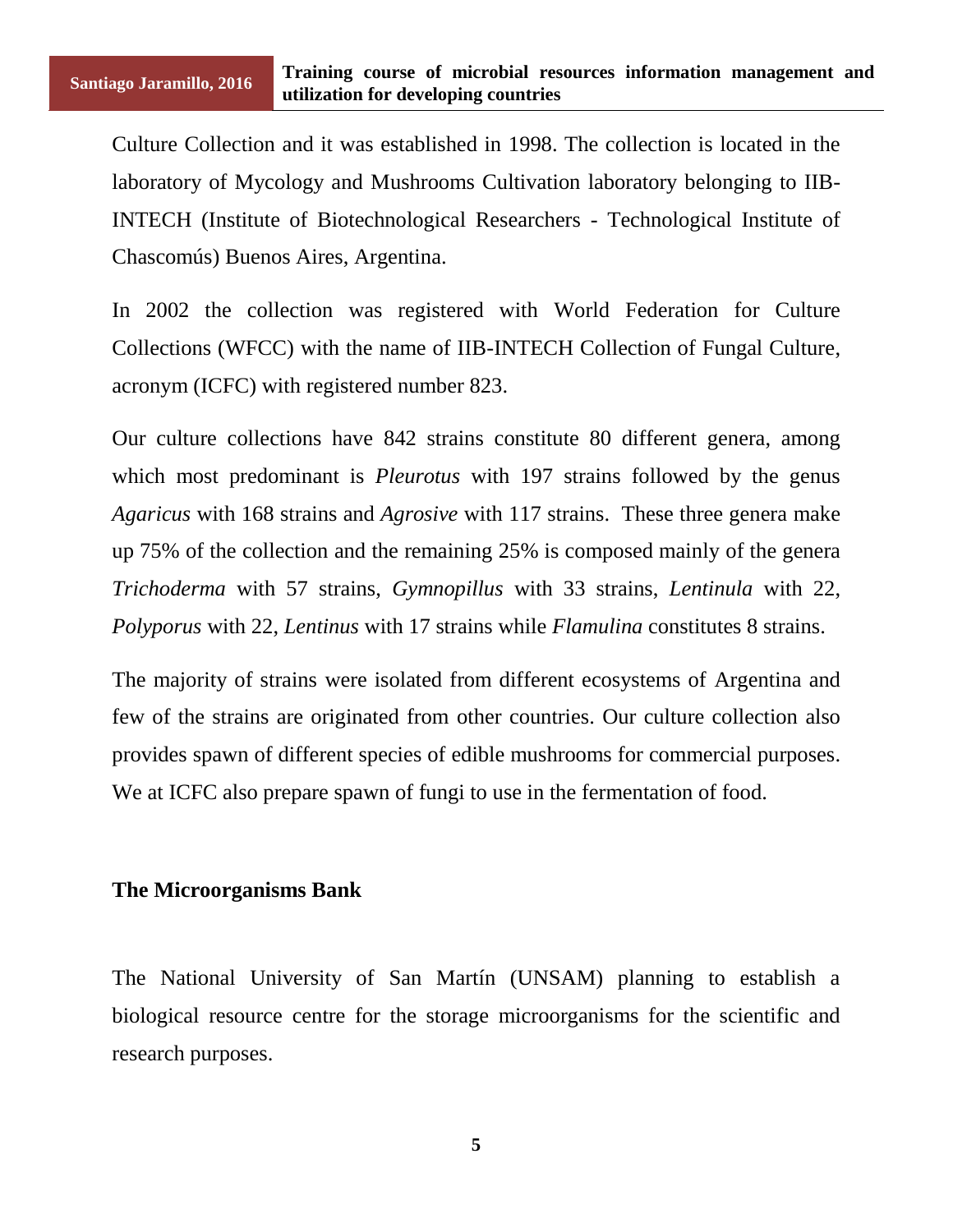### **2.Benefit from the training course**

- Exchange of expertise and knowledge among the collections.
- Interaction with participants and faculty at CAS for future collaborations.
- Preservation methodologies used by other collections for the preservation of different biological material.

## **3. Suggestion on WDCM work**

WDCM should continue the effort of up grading data management system in culture collection around the world. It also should search for the strategies to support the small culture collection through financial sponsorship, collaboration and joint project and outsourcing services.

## **4. Comments or suggestion on the training course**

- The training was very well organized and I have very few suggestions as follow:
- Few lectures were short, it would be appropriate to have at least 1h lectures.
- Internet connection was not working most of the time.
- Few lecture were out of the objectives of the proposed training
- More interactive practice sessions are preferred.